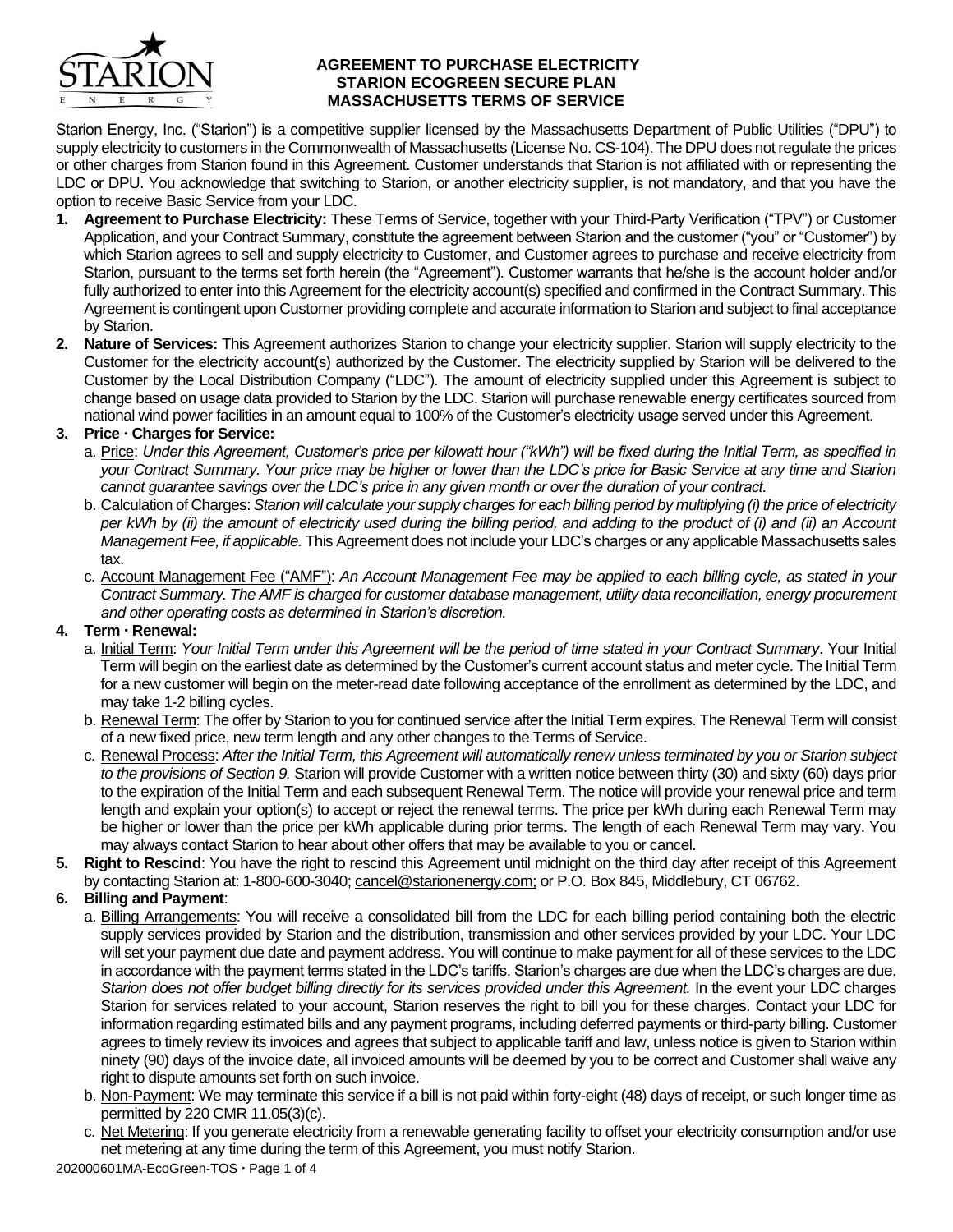- **7. Cancellation of Existing Service:** If you presently purchase your electric supply service from another supplier, you are responsible for canceling that service pursuant to the terms of your agreement with your existing supplier, and for any cancellation fees that may apply.
- **8. Notices:** Notices sent by Starion to Customer will be sent in the method chosen by the Customer, whenever possible. Otherwise, notices will revert to the default of U.S. Mail. If Customer selects to receive electronic communications from Starion, it is the Customer's responsibility to ensure that the email address provided is current and notify Starion of any changes. If you provide Starion with your email address, you consent to receive communications from Starion in electronic form.

## **9. Termination of Agreement:**

- a. Termination by Customer: Customer may terminate this Agreement at any time by contacting Starion. *If Customer terminates this Agreement and, as a result, effectively cancels service prior to the expiration of the Initial Term, an early termination fee may apply, as stated in your Contract Summary.* An early termination fee will not apply if you terminate this Agreement because you relocate outside of the LDC's service territory. If you terminate this Agreement, you will be returned to the LDC's Basic Service unless you choose another electricity supplier. The effective termination date will be determined as set forth in the LDC's tariff and applicable law. You will be obligated to pay for the electricity and related services provided pursuant to this Agreement prior to the date that such termination becomes effective. If you terminate this Agreement by enrolling with a different supplier or returning to Basic Service, Starion will not be liable for any switching time delays and you will be obligated to make payment for services under this Agreement until termination of service with Starion is effective.
- b. Termination by Starion: Starion reserves the right to terminate this Agreement for any reason upon thirty (30) calendar days' notice to the Customer. The effective termination date will be the next applicable meter-read date after the 30-day period has expired as set forth in the LDC's tariff and applicable Massachusetts law. You will be obligated to pay for the electricity and related services provided pursuant to this Agreement prior to the date that such termination becomes effective. If Starion terminates this Agreement early, you will be returned to your LDC's Basic Service unless you choose another electricity supplier.
- **10. Customer Consent:** By entering into this Agreement, Customer consents to the use by Starion (including its subsidiaries and affiliates), or its authorized agents, of Regular Mail, telephone (which may include the use of predictive or autodialing equipment), email, text, facsimile, or other reasonable means to contact you to advise you about our services and products or other matters we believe may be of interest to you. Consent is provided until affirmatively revoked.
- **11. Privacy Policy Customer Information and Release Authorization:** By entering into this Agreement, you authorize Starion to obtain all information regarding your electricity account including, but not limited to, account contact information and address(es), account number(s), billing and payment information and history, credit information, historical and future electricity usage and peak electricity demand, meter reading data including smart meter data, and characteristics of electricity service. Starion will not release or sell your personal information to any other party without your consent unless required to do so by law or if necessary to defend or enforce the terms of this Agreement.

## **12. Low-Income Customers:**

- a. Low-Income Rate Eligibility**:** A discount on your LDC's distribution charges is available to qualifying residential customers. Contact your LDC for eligibility requirements and an application. These distribution charges do not form part of the Agreement and any eligibility for a discount is a matter between you and your LDC.
- b. If during this Agreement you become enrolled in the LDC's low-income discount rate program, Starion will ensure that the total Charges for Service provided by Starion, on a semi-annual basis, do not exceed the total amount you would otherwise pay for the applicable LDC's Basic Service during the same time period while enrolled in the LDC's low-income discount program. In order to achieve this, Starion may adjust your Price and/or issue you a credit. The provisions of this Section shall not apply for any time period before or after you are become enrolled in the LDC's low-income discount rate program, or for any time period prior to June 1, 2020 or after June 1, 2023.
- **13. Amendments:** If, at any time after you receive this Agreement there are any changes to the terms of this Agreement, you will be notified and provided a copy of, or website link to access, such terms. Any updated Agreement will become effective thirty (30) days after the date notification is sent. Customer's continued receipt of service from Starion after such change shall be deemed to be an acknowledgement and consent of the updated Agreement which will govern the contractual relationship between Starion and the Customer.
- **14. Representations Warranties:** Starion makes no representations or warranties other than those expressly set forth in this Agreement, and STARION EXPRESSLY DISCLAIMS ALL OTHER WARRANTIES, EXPRESS OR IMPLIED. Starion does not represent any guarantee of savings under this Agreement.
- **15. Limitation of Liability:** Starion's liability in connection with this Agreement, including without limitation any alleged liability for Early Termination by Starion as explained above, shall not exceed the amount of your largest monthly invoice for electric generation service during the twelve (12) months immediately preceding termination of this Agreement. In no event shall either party be liable to the other for any indirect, special, consequential (including lost profits or revenue), incidental, indirect or punitive damages for claims arising under this Agreement.
- **16. Binding Effect Agency Assignment:** This Agreement shall extend to and be binding upon Starion's and Customer's respective successors and permitted assigns; provided, however, that Customer may not assign this Agreement without Starion's prior written consent, and any purported assignment without such consent shall be void. You appoint Starion as your agent to provide retail electric service, including electric transportation, transmission and related services appropriate to provide that service to you. Starion may assign its rights and obligations under this Agreement to an affiliate of Starion or to another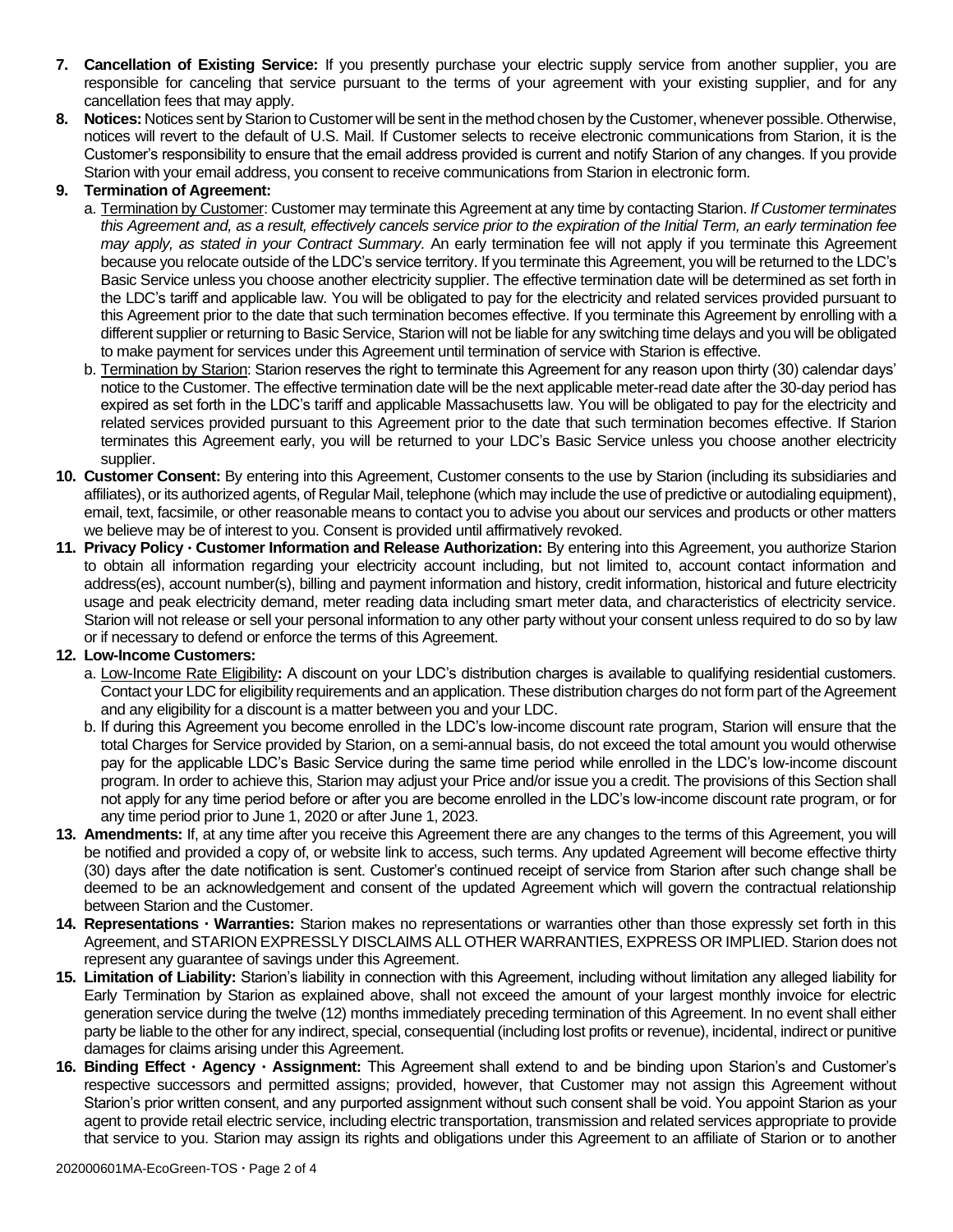competitive electricity supplier licensed to do business in Massachusetts, in whole or in part, subject to compliance with applicable law.

**17. Force Majeure:** Performance of any obligation required by this Agreement shall be suspended if compliance is prevented by an Act of God, strike, fire, war, civil disturbance, embargo, explosion, breakage or accident to machinery or lines of pipe; repairing or altering machinery or lines of pipe; freezing of wells or lines of pipe; by federal, state or local law, rule, order or regulation or by any other cause reasonably beyond the control of a party. Any party claiming such interference with the performance of its obligations hereunder shall provide notice to the other party, specifying the cause of interference. A party shall not be required by this paragraph to settle a labor dispute with its own employees on terms it deems unfavorable.

## **18. Customer Service:**

- a. In the event of a dispute or disagreement involving Starion's services, you and Starion agree to use our best efforts to resolve the dispute. Most concerns can be resolved by calling our Customer Service Department at 1-800-600-3040. You may also emai[l info@starionenergy.com](mailto:info@starionenergy.com) or write to Starion Energy, P.O. Box 845, Middlebury, CT 06762. Starion's Customer Service is available Monday through Friday from 9:00 a.m. to 5:00 p.m. Eastern Time.
- b. If you remain unsatisfied with our attempt to resolve the issue, you may ask for assistance or request information about your consumer rights or file a complaint with the DPU at 1-877-886-5066, or by mail at Department of Public Utilities, Consumer Division, One South Starion, Boston, MA, 02110. The DPU can also refer to disputes between customers and an electric distributor, generator, aggregator, or supplier to the MA Office of Dispute Resolution if the amount of the dispute exceeds \$100 and is within the DPU's jurisdiction.

## **19. Claims Resolution:**

- a. In the event Starion is unable to resolve a complaint to your satisfaction, this section explains how claims can be resolved through arbitration or litigation. It includes an arbitration provision. You may reject the arbitration provision by sending us written notice within 45 days after your first energy bill with Starion as your supplier. See Your Right to Reject Arbitration below.
- b. For this section, you and Starion ("us" or "we") include any corporate parents, subsidiaries, affiliates or related persons or entities. Claim means any current or future claim, dispute or controversy relating to your account(s), this Agreement, or any agreement or relationship you have or had with us, except for the validity, enforceability or scope of the arbitration provision. Claim includes but is not limited to: (1) initial claims, counterclaims, cross-claims and third-party claims; (2) claims based upon contract, tort, fraud, statute, regulation, common law and equity; (3) claims by or against any third party using or providing any product, service or benefit in connection with any account; and (4) claims that arise from or relate to (a) any account created under any agreement with us or any rates charged on any such account, (b) advertisements, promotions or statements related to any rate plans, goods or services under any agreement with us, (c) benefits and services related to Customer's account with us (including rewards programs) and (d) your application for any account. You may not sell, assign or transfer a claim.
- c. Sending a Claim Notice: Before beginning arbitration or a lawsuit, you and we agree to send a written notice (a Claim Notice) to each party against whom a claim is asserted, in order to provide an opportunity to resolve the claim informally. Go to www.starionenergy.com and select your state of residence for a sample form of Claim Notice. The Claim Notice must describe the claim and state the specific relief demanded. Notice to you will be sent to your billing address. Notice to us must include your name, address and account number and be sent to Starion Energy, Attn: Compliance Dept., P.O. Box 845, Middlebury, CT 06762. If the claim proceeds to arbitration, the amount of any relief demanded in a Claim Notice will not be disclosed to the arbitrator until after the arbitrator rules.
- d. Arbitration: You or we may elect to resolve any claim by individual arbitration. Claims are decided by a neutral arbitrator. If arbitration is chosen by any party, neither you nor we will have the right to litigate that claim in court or have a jury trial on that claim. Further, you and we will not have the right to participate in a representative capacity or as a member of any class pertaining to any claim subject to arbitration. Arbitration procedures are generally simpler than the rules that apply in court, and discovery is more limited. The arbitrator's decisions are as enforceable as any court order and are subject to very limited review by a court. Except as set forth below, the arbitrator's decision will be final and binding. Other rights you or we would have in court may also not be available in arbitration.
	- i. Initiating Arbitration: Before beginning arbitration, you or we must first send a Claim Notice. Claims will be referred to either JAMS or AAA, as selected by the party electing arbitration. Claims will be resolved pursuant to this Arbitration provision and the selected organization's rules in effect when the claim is filed, except where those rules conflict with this Agreement. If we choose the organization, you may select the other within 30 days after receiving notice of our selection. Contact JAMS or AAA to begin an arbitration or for other information. Claims also may be referred to another arbitration organization if you and we agree in writing or to an arbitrator appointed pursuant to section 5 of the Federal Arbitration Act, 9 U.S.C. sec. 1-16 ("FAA"). We will not elect arbitration for any claim you file in small claims court, so long as the claim is individual and pending only in that court. You or we may otherwise elect to arbitrate any claim at any time unless it has been filed in court and trial has begun or final judgment has been entered. Either you or we may delay enforcing or not exercise rights under this Arbitration provision, including the right to arbitrate a claim, without waiving the right to exercise or enforce those rights.
	- ii. Limitations on Arbitration: If either party elects to resolve a claim by arbitration, that claim will be arbitrated on an individual basis. There will be no right or authority for any claims to be arbitrated on a class action basis or on bases involving claims brought in a purported representative capacity on behalf of the general public, other Starion customers or other persons similarly situated. The arbitrator's authority is limited to claims between you and us alone. Claims may not be joined or consolidated unless you and we agree in writing. An arbitration award and any judgment confirming it will apply only to the